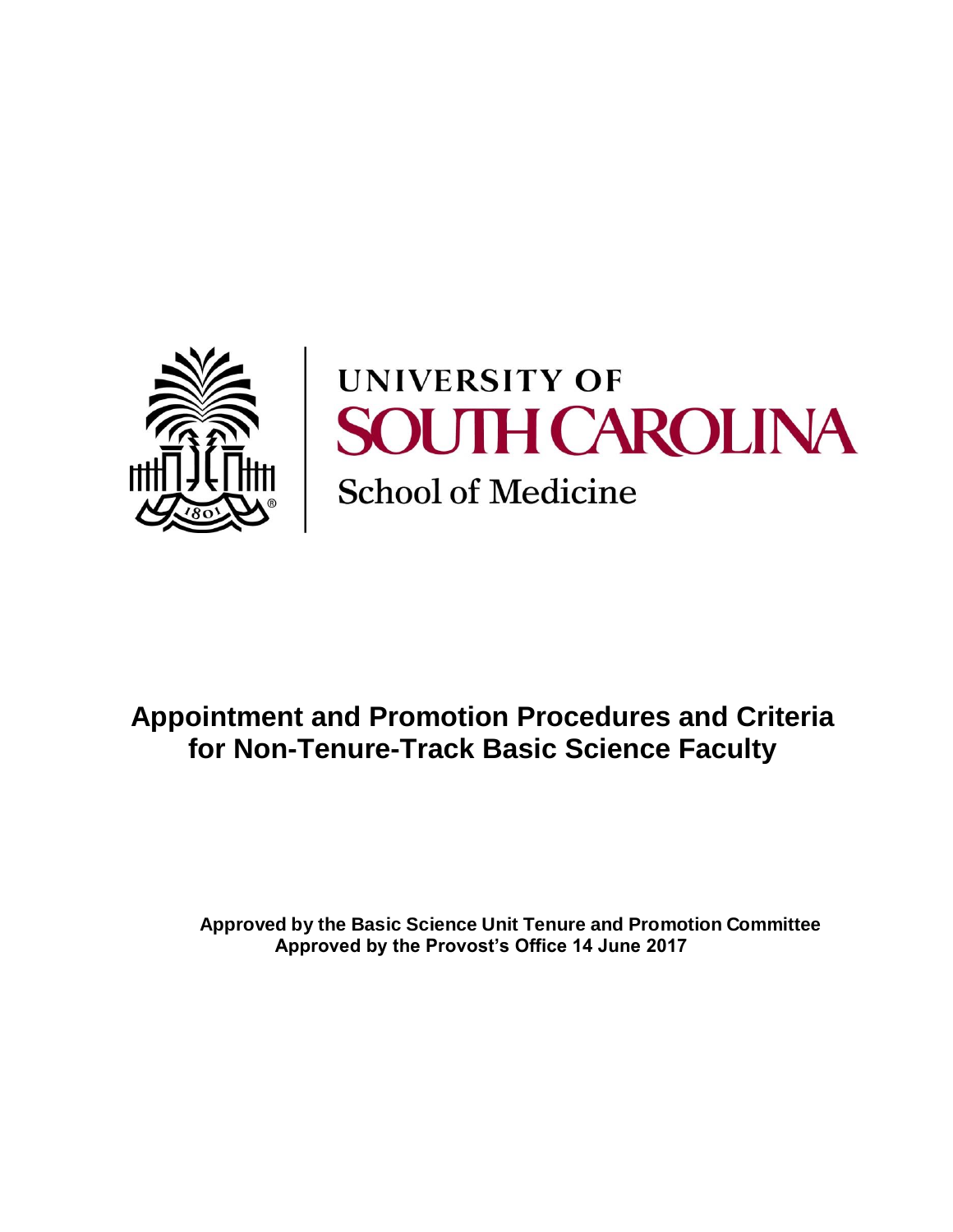# **University of South Carolina School of Medicine-Columbia**

# **Appointment and Promotion Procedures and Criteria for Non-Tenure-Track Basic Science Faculty**

#### **I. Introduction**

The mission of the University of South Carolina School of Medicine-Columbia (USCSOM- C) is to improve the health of the people of South Carolina through the development and implementation of programs for medical education, research, and the delivery of health care. The faculty of the Basic Science departments supports this mission through teaching of the basic biomedical sciences to medical and graduate students, performing biomedical research and other scholarly activity, and providing health care and service to the academic, scientific, and lay communities.

This document provides a structure for evaluating non-tenure-track candidates for appointment and promotion in the Basic Science departments of the School of Medicine.

# **II. Appointment Procedures**

Non-tenure-track faculty members are defined in University Policy ACAF 1.06 Academic Titles for Faculty and Unclassified Academic Staff. Non-tenure-track faculty members are engaged in research, instruction either inside or outside the classroom, service, patient care, and administration. The general guidelines for appointments to nontenure-track appointments are governed by ACAF 1.16 on Non-Tenure-Track Faculty.

#### A. General:

- Non-tenure-track faculty members are not eligible for tenure nor does any of the time that is spent in a non-tenure-track position count toward the probationary period for tenure.
- Non-tenure-track faculty members who are part-time employees of USC are considered adjunct appointments in the designated department. Approval by the Dean of the School of Medicine will be required for appointment at the level of assistant or associate professor.
- Approval by the Provost will be required for appointment at the level of full professor.
- Non-tenure-track faculty will be appointed within one of the two different tracks (Research or Clinical as defined below) within the non-tenure-track basic science unit.
- Non-tenure-track faculty can be appointed in any of the basic science departments.
- B. Appointment, Termination, and Tracks:
	- Appointments of non-tenure-track faculty shall be in writing and shall specify the beginning and ending date of appointment. Appointments shall terminate on the date specified and no further notice of non-reappointment is required. Termination of employment before the end of the contract or appointment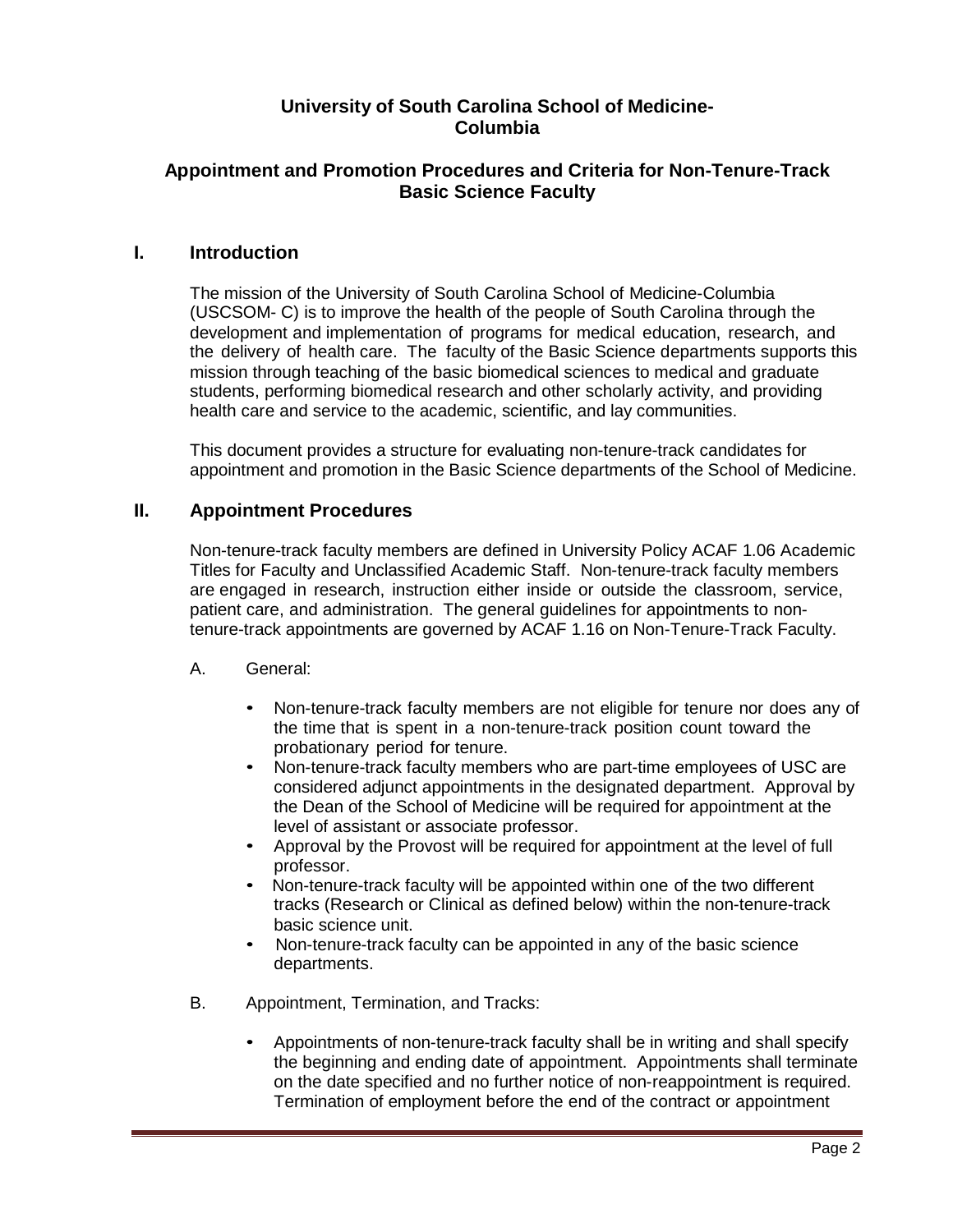period can be for lack of satisfactory performance, just cause, and/or insufficient funds.

- Length of appointment must be stated in the offer letter or letter of reappointment may not exceed five (5) years. The appointment may be renewable.
- The track must be designated in the offer letter or letter of re-appointment, with the track being either research or clinical.

# **III. Appointment Criteria for Each Track**

#### **Non-Tenure-track Research Faculty**

Individuals who participate in this track are expected to devote the majority of their time in research/scholarly activity.

#### **Research Assistant Professor**

- Applicant has doctorate, or terminal degree in his/her field or will obtain such within a short period (6 months) of time from the initial appointment.
- Applicant demonstrates strong potential for development in the candidate's area of research.
- Applicant must show integrity, good judgment, and reasonable cooperation with others.

#### **Research Associate Professor**

- Applicant has doctorate, or terminal degree in his/her field.
- Applicant demonstrates strong performance in the candidate's area of research with evidence of developing a national reputation and the promise of continued success.
- Applicant must show integrity, good judgment, and reasonable cooperation with others.

#### **Research Professor**

- Applicant fulfills the requirements for research associate professor and:
- Applicant demonstrates superior performance in research and has a national and/or international reputation in their area of professional expertise. The candidate must have a major intellectual contribution in the area of specialization.
- Applicant has evidence of mentoring students and participating in service/patient care related endeavors.

#### **Non-Tenure-track Clinical Faculty**

Individuals who participate in this track are expected to devote the majority of their time teaching USCSOM-C medical courses or providing patient care. For the purposes of this document, a "USCSOM-C medical courses" refers to any didactic (classroom) course involving students seeking an M.D. degree, a degree that typically results in obtaining licensure in a health related profession (e.g., nurse anesthesia, physician assistant, etc.), or a certification (e.g., certificate program) from the USCSOM-C.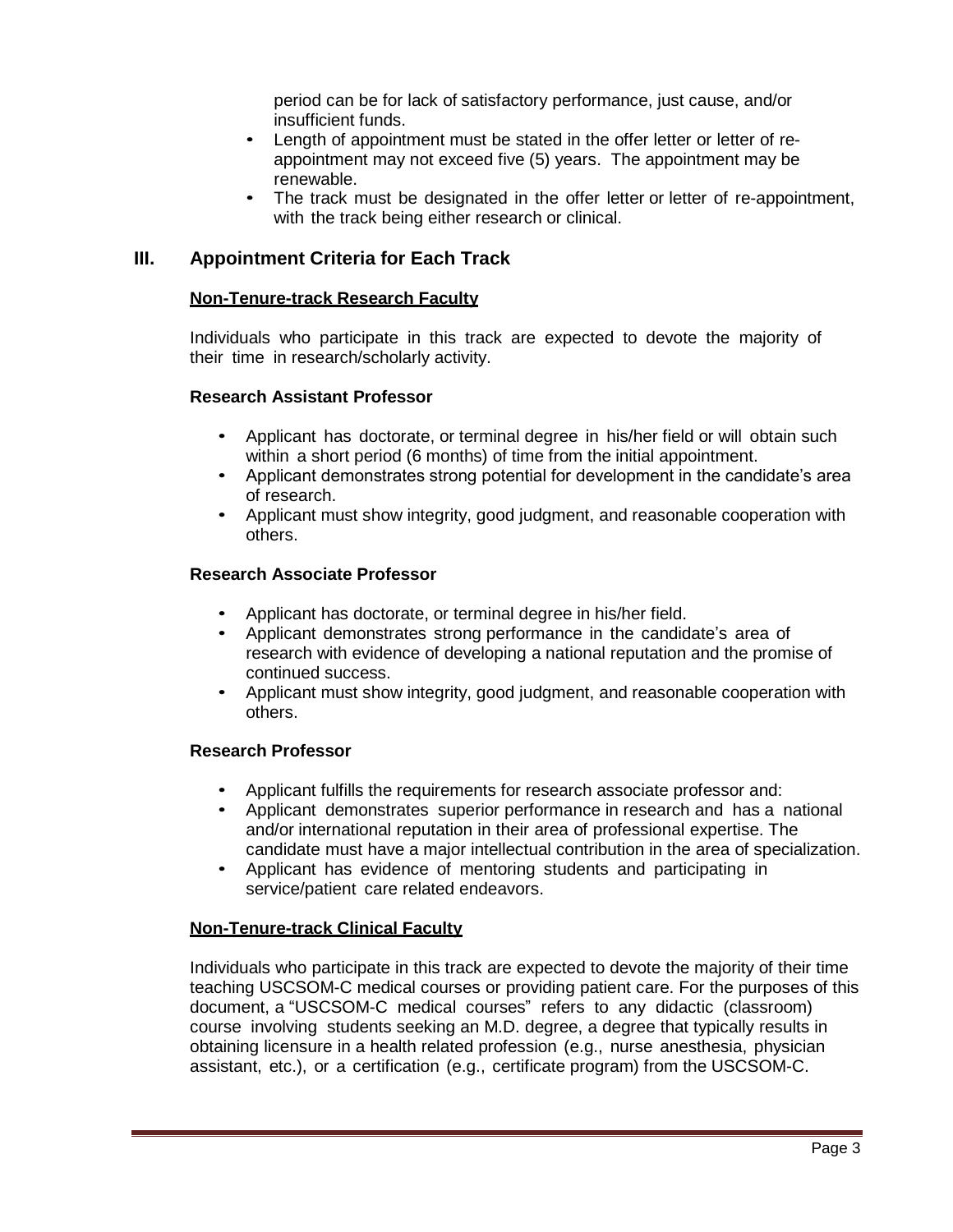# **Clinical Instructor**

- For a clinician, applicant has terminal degree (as defined by the accreditation body in their respective field) in his/her field from an accredited program, has obtained licensure and certification/recertification required in their profession, and has a minimum of 1 year clinical experience in their respective field.
- For an educator, applicant has doctorate, or will obtain such within a short period (6 months) of time from the initial appointment.
- Applicant must show integrity, good judgment, and reasonable cooperation with others.
- Promotion from this position to clinical assistant professor is at the discretion of the chair, but the candidate must meet the appointment criteria described in the next item.

# **Clinical Assistant Professor**

- Applicant fulfills the requirements for clinical instructor, as applicable, and:
- For a clinician, applicant has a minimum of 3 years clinical experience in their respective field.
- For an educator, applicant can demonstrate experience and/or familiarity with medical education.

#### **Clinical Associate Professor**

- Applicant fulfills the requirements for clinical assistant professor, as applicable, and:
- For a clinician, applicant has a minimum of 7 years' clinical experience in their respective field.
- For an educator, applicant has doctoral degree and can demonstrate excellent accomplishment in medical education, or its equivalent, with evidence of developing a national reputation and the promise of continued success.

#### **Clinical Professor**

- Applicant fulfills the requirements for clinical associate professor, as applicable, and:
- For a clinician, applicant has a minimum of 12 years clinical experience in their respective field and has a national reputation as a clinician or educator in their field.
- For an educator, applicant must demonstrate an outstanding and sustained accomplishment in education. The candidate must have made a major contribution to the education of medical students, or its equivalent, and attained a national and/or international reputation as a medical educator.
- Applicant has a record of good accomplishment in research/scholarly activity.

# **IV. Non-tenure-track Basic Sciences Promotions Committee**

The promotions committee for non-tenure-track faculty members in the basic sciences will include a full professor (tenure- or non-tenure-track) from each of the basic science departments, and one non-tenure-track representative, rank of associate professor or higher, from each basic science department if available.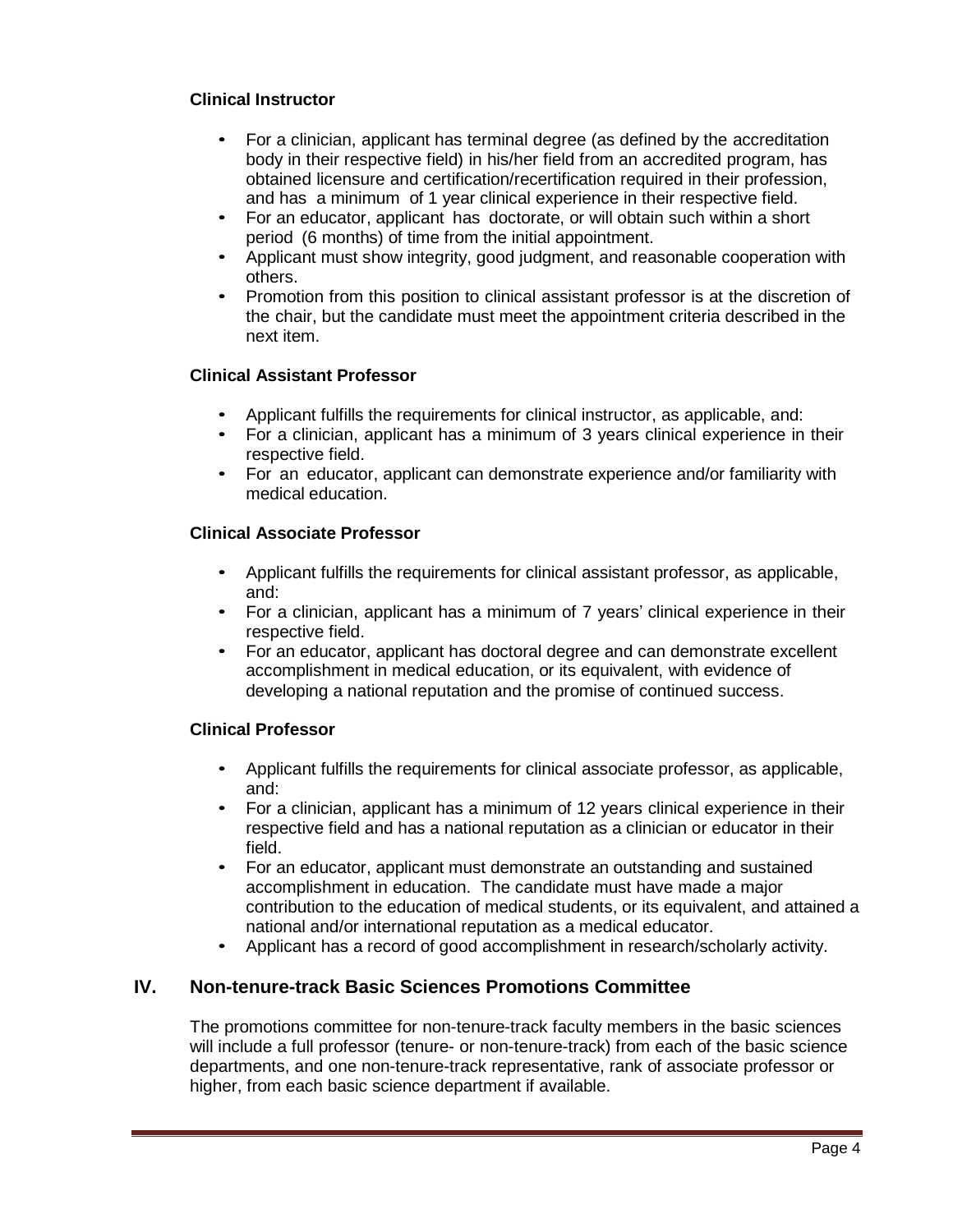- A. Representatives will be nominated by the Chair for a three-year term. If a nontenue-track representative of sufficient rank is not available from a given basic science department, the respective chair of that department may appoint an alternate, at sufficient rank, to the committee at his/her discretion. This alternate may serve a maximum of three years, but should be replaced once a non- tenuretrack member within the department becomes available. The non-tenure-track Basic Sciences Promotions Committee will elect a chair from the members of the committee and he/she will serve a maximum term of three years in this capacity. The chair can be removed at any time by majority vote of the committee. If the chair has a conflict of interest regarding a given candidate, then the committee has authority to designate a temporary chair from one of its membership.
- B. Only faculty that are full professors can vote for promotion to full professor.
- C. Decisions of the Promotions Committee will be by majority vote via secret ballot.
- D. Votes will be recorded as favorable, unfavorable, or abstain. **A favorable decision will require a simple majority of the "yes" or "no" votes of all members of the Promotions Committee.** Ballots marked "abstain" will not be counted in determining a majority. All votes must include a justification and failure to provide such justification, will disqualify the vote. The chair of the Promotions Committee (or a designee) will compile and send to the Dean all recommendations of the committee with supporting material and a list of all committee members who voted and of those failing to vote. The Dean will then forward the committee's decision along with his/her comments to the Provost.

# **V. Procedures for Promotion**

All School of Medicine procedures will comply with the University of South Carolina procedures and conform to the University Promotion Calendar as approved by the Dean of the School of Medicine.

- A. Promotion of non-tenure-track basic science faculty will require review by the nontenure-track Promotions Committee.
- B. All faculty members below the rank of Professor who have fulfilled any designated time requirements mentioned below are considered for promotion each year. Candidates eligible for promotion will receive written notification before April 1. The Dean is responsible for notification of the individual faculty members under consideration (with a copy to the Department Chair).
- C. The procedure for promotion of non-tenure-track basic faculty will follow the medical school timetable for promotion of tenure-track faculty. The chair of each basic science department will be notified of the timetable each year. The department chairs will then notify the chair of the Non-Tenure-Track Promotions Committee of their desire to have a particular faculty member considered for promotion.
- D. The department chair will solicit a minimum of five letters of support for the candidate from evaluators outside the University. Persons who have co-authored publications, collaborated on research, or been colleagues or advisors of the applicant normally should be excluded from consideration as outside evaluators. All evaluators must be asked to disclose any relationship or interaction with the applicant. These outside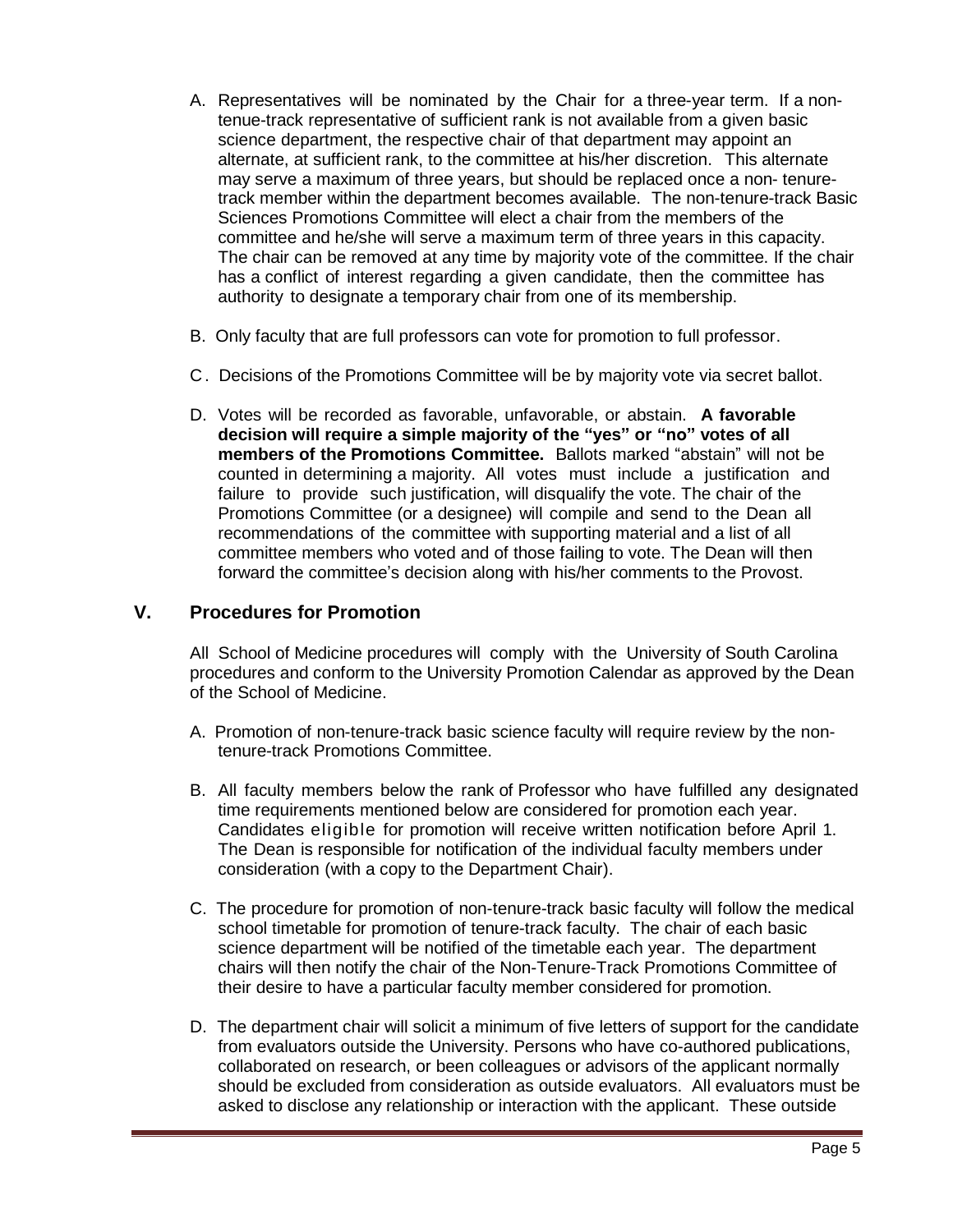evaluators must be selected by the chair.

The chair should provide each evaluator with a letter requesting evaluation and providing each with a copy of these non-tenure-track guidelines, the candidate's vita (including publications), and other materials evidencing the candidate's research/teaching/clinical aptitude as is appropriate for the given promotion. The evaluator should be asked to evaluate the quality of research/teaching/publication/clinical aptitude of the candidate.

The candidate may solicit additional letters which will be filed in a separate section from that of the external referees' letters.

- E. The department chair will forward the candidate's file, along with his/her personal recommendations, a curriculum vitae and job description for the candidate, and a statement of the distribution of the candidate's time and effort in teaching, scholarship/research, and service/patient care, to the chair of the non-tenure-track Promotions Committee.
- F. Following the deadline for submission of the above information, the Non-tenure-track Promotions Committee will meet and make its recommendations. The chair of the Non-tenure-track Promotions Committee will forward all recommendations to the Dean with supporting material. Promotion is recommended by the Dean and approved by the Provost.
- G. The Dean will notify the department chair of the outcome, and the department chair will notify the faculty member. In the case of an unfavorable decision regarding promotion by the committee, the faculty member may appeal, in writing, to the Dean within five working days of notification by the department chair. After considering the appeal, the Dean will make a final decision within five working days of receipt of the written appeal and notify the faculty member.
- H. Additions to the file initiated by the candidate or unit faculty after the file has been sent to the Non-tenure-track Promotions Committee are limited to the following:
	- 1. Candidates may add to the list of published articles those titles which were shown as submitted when the file was prepared.
	- 2. Candidates may add notices of grant awards received if the grant was listed as submitted when the file was prepared.
	- 3. Letters submitted directly to the Dean or Provost as part of an appeal may be entered in the designated section of the file.
- I. Failure to recommend favorably at a particular time is without prejudice with respect to future consideration.

# **VI. Criteria for Promotion**

- A. General Guidelines:
	- 1. Criteria will comply with those of the University of South Carolina as outlined in The Faculty Manual and The University Committee on Tenure and Promotions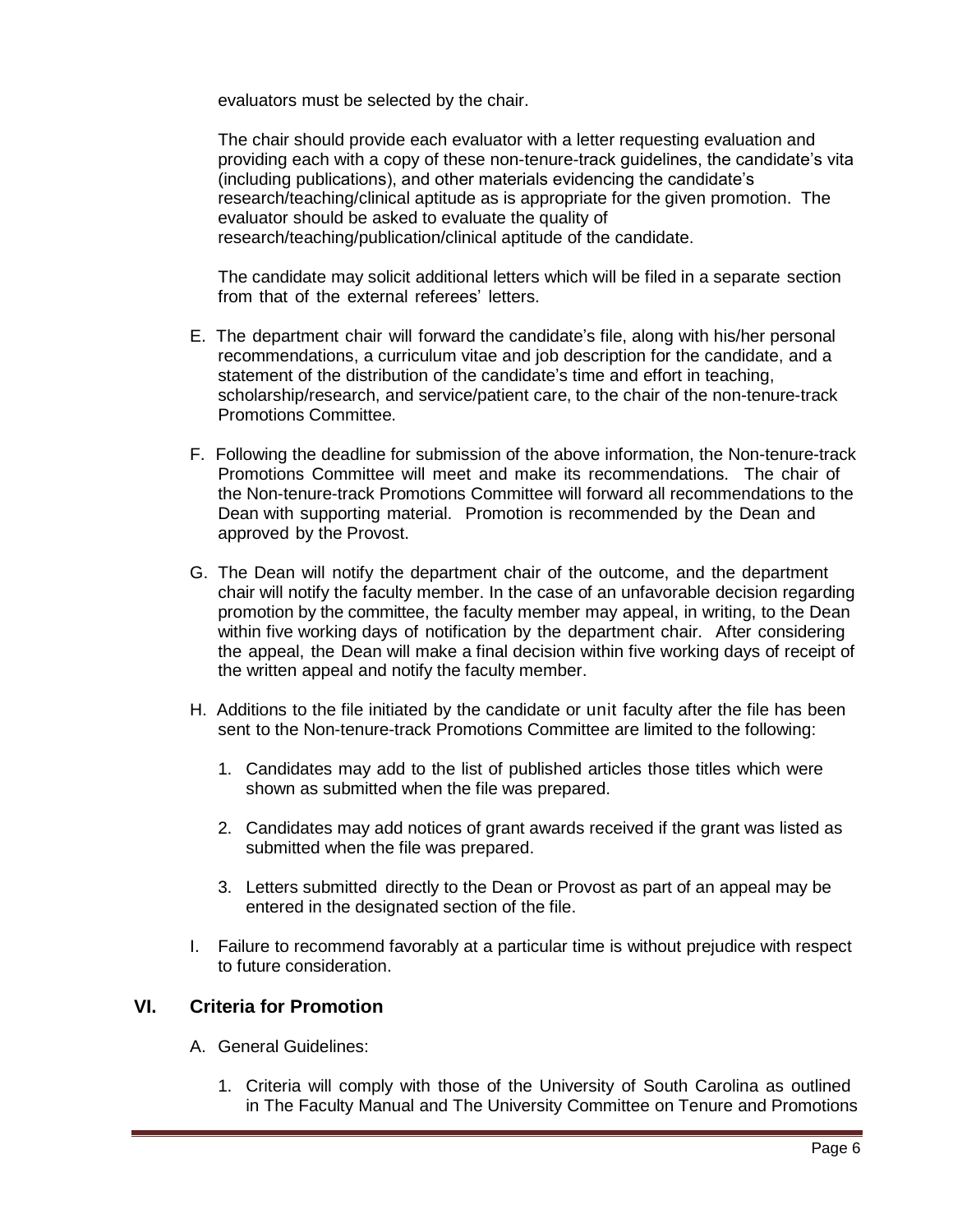Guide to Criteria and Procedures.

- 2. In agreement with the Tenure and Promotions section of The Faculty Manual, promotion will depend upon the candidate's level of performance in teaching, research/scholarly activity, and service/patient care. Candidates must provide evidence that their work consistently meets the standards established in this document. For promotion decisions, the breakdown of the applicant's assigned percent effort will be taken into consideration.
	- a. **Teaching.** Faculty members in the basic sciences are primarily responsible for educating and training medical and graduate students. They may also participate in the education of undergraduate students, residents, fellows, and other professional students. Although the number of contact hours may be less than those typical of academic units with responsibility for undergraduate teaching, assigned teaching loads for Basic Science faculty members in the School of Medicine are consistent with those at medical schools of other major research universities.
	- b. **Research/scholarly activity.** Faculty members in the basic sciences are expected to engage in research/scholarly activity. Publications and/or a record of extramural funding will be used to evaluate candidates in this area.
	- c. **Service/Patient Care.** Faculty members in the basic sciences are expected to provide service to the USCSOM-C. Some faculty members in the basic sciences will be primarily engaged in providing quality patient care in support of the mission and goals of the School, the University, and the scientific community.
- 3. In each area, the level of performance necessary for promotion is given below and the minimum required evidence of such performance for each area is listed. Documentation of performance (copies of publications, teaching aids, student and peer evaluations of teaching, award letters, chair's statement of departmental service, record of committee service, letters outlining collaborative efforts etc.) should be included in the candidate's file.
- 4. In agreement with The Faculty Manual, the following represent the standards by which faculty will be evaluated for promotion.
	- a. **Outstanding**: The candidates' performance is far above the minimally effective level. In regard to research/scholarly activity, output is of very high quality, and a national/international reputation is evident.
	- b. **Excellent:** The candidate significantly exceeds the minimally effective level of performance. In regard to research/scholarly activity, output is already of high quality, and a national/international reputation is clearly possible, if not likely.
	- c. **Good:** The candidate's performance is clearly above the minimally effective level. In regard to research/scholarly activity, he or she shows promise of high quality in the future.
	- d. **Fair:** The candidate meets the minimally effective level of performance.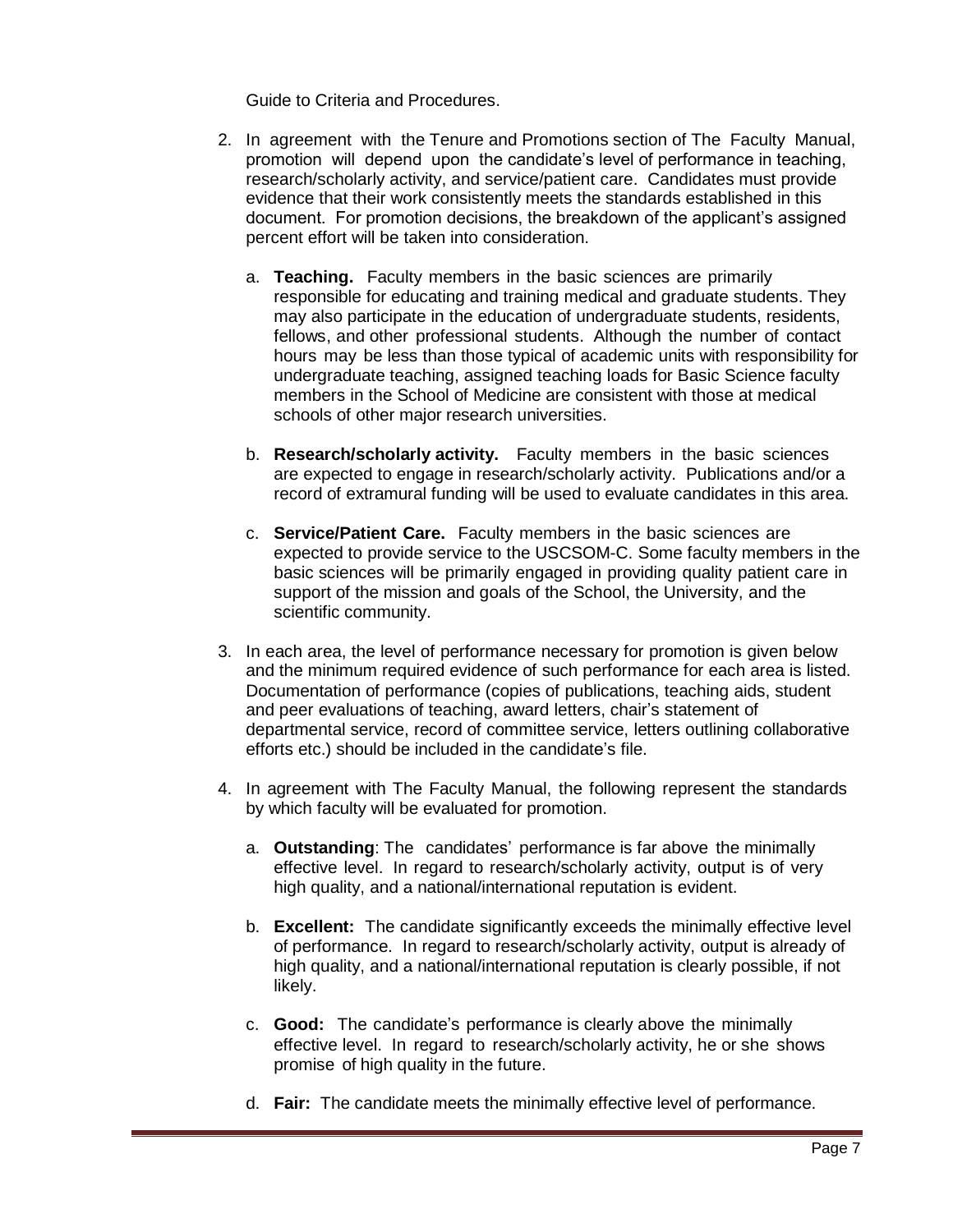- e. **Unacceptable:** The candidate has accomplished less than the minimally effective level of performance.
- 5. Annual review by the respective department chair is required for all nontenure- track faculty and should be scheduled according to the annual review calendar used for tenured and tenure-track faculty.
- B. Promotion to Associate Professor—Research Track

For promotion to Associate Professor in this track, the primary criteria are an excellent record of accomplishment in the candidate's area of research with evidence of developing a national reputation and the promise of continued success. A record of fair teaching and service must also be shown.

The candidate must show integrity, good judgment, and reasonable cooperation with others. The faculty member is required to hold an earned doctoral degree and to have at least five years of research at the assistant professor level before he/she can be considered for promotion to associate professor.

- 1. Research/Scholarly Activity
	- a. Required as evidence of excellent accomplishment
		- i. A record of original research in recognized, peer-reviewed publications. Publications should be judged by quality as well as by quantity. These articles should reflect work accomplished since appointment, at least some of which was conducted while at USCSOM-C. The candidate should clearly indicate his/her role in each published report as well as the role of collaborators. Articles in which the candidate is first or senior author will be given more consideration than articles in which the candidate played a lesser role. Copies of all published work should be included.
		- ii. Demonstration of the ability to sustain a high quality research program. Current funding (as Principal Investigator, Co-Principal Investigator, and/or Co-Investigator) supporting the candidate's research from federal granting agencies or national funding organizations or comparable funding from contracts or fees from license of intellectual property, sufficient to accomplish the research objectives, is expected. The candidate should add a summary of his/her contribution to grants/research projects on which he/she is not principal investigator.
		- iii. Presentation of results at scientific conferences, invited presentations at regional or national symposia or invited seminars at institutions other than USC.
		- iv. Positive evaluations by the external referees. Letters should indicate research accomplishment by the candidate with a developing national reputation and the probability of continued success.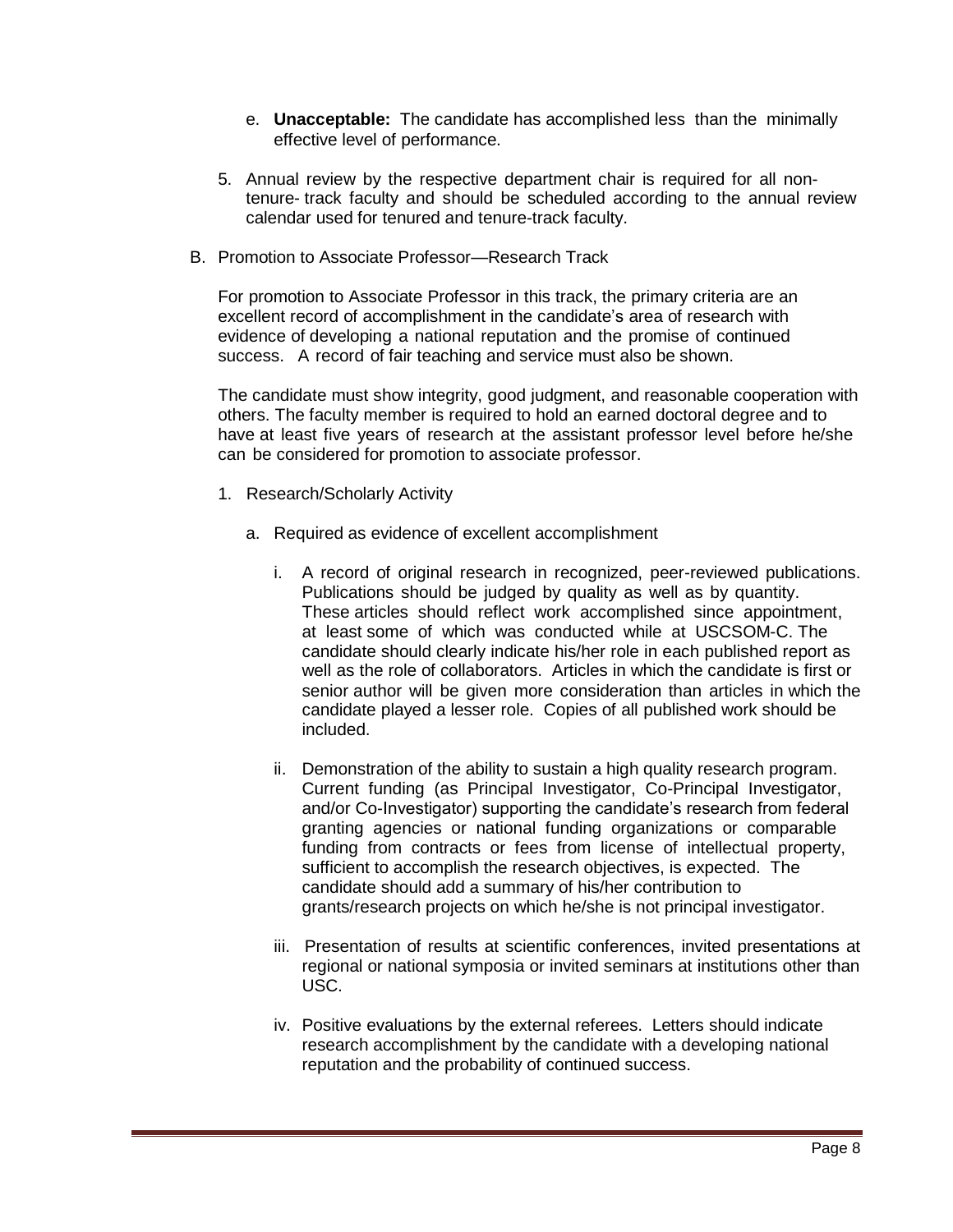- b. Additional evidence of excellent accomplishment might include authorship of review articles or other articles in books and journals lacking peer review; authorship or editorship of an academic or scholarly book or monograph; elected membership in a scientific or professional society; patents; awards or special recognition for research accomplishments.
- 2. Teaching
	- a. Evidence of fair accomplishment
		- i. Positive student and peer evaluations of assigned teaching and/or mentoring of students and where available, comparative data for other instructors in the same course, or comparable courses; receipt of School of Medicine or university teaching awards; course or co-course director of a USCSOM-C medical, graduate, or undergraduate course; receipt of teaching grants; service on student thesis committees; attendance at teaching workshops or other efforts to improve teaching quality; documentation of mentoring students in the laboratory setting; demonstration of lab techniques.
- 3. Service/patient care
	- a. Evidence of fair accomplishment
		- i. Participation in departmental, School of Medicine, or university activities and performance of assigned departmental service; current or previously completed service on School of Medicine or university committees; committee member or officer in a scientific or professional organization; organization of symposia, conferences, etc.; professionally relevant university or community service; review of manuscripts for scientific journals; review of grant applications for regional or national funding organizations; service in an administrative capacity in the School of Medicine or the University; publications on service/administrative issues; consultation; awards for School of Medicine, University of South Carolina, or relevant community service.
- C. Promotion to Professor—Research

For promotion to the rank of Professor, outstanding, sustained scholarship is required. The candidate must have made a major intellectual contribution in the area of specialization and have attained a national or international reputation for research/scholarly activity. Good accomplishment in teaching and service are also required.

The candidate is expected to have specialized in biomedical research, with a long standing record of accomplishment in their field.

The candidate must show integrity, good judgment, and reasonable cooperation with others. Evaluation will include the entire professional record, but will emphasize performance since promotion to (or appointment at) Associate Professor. The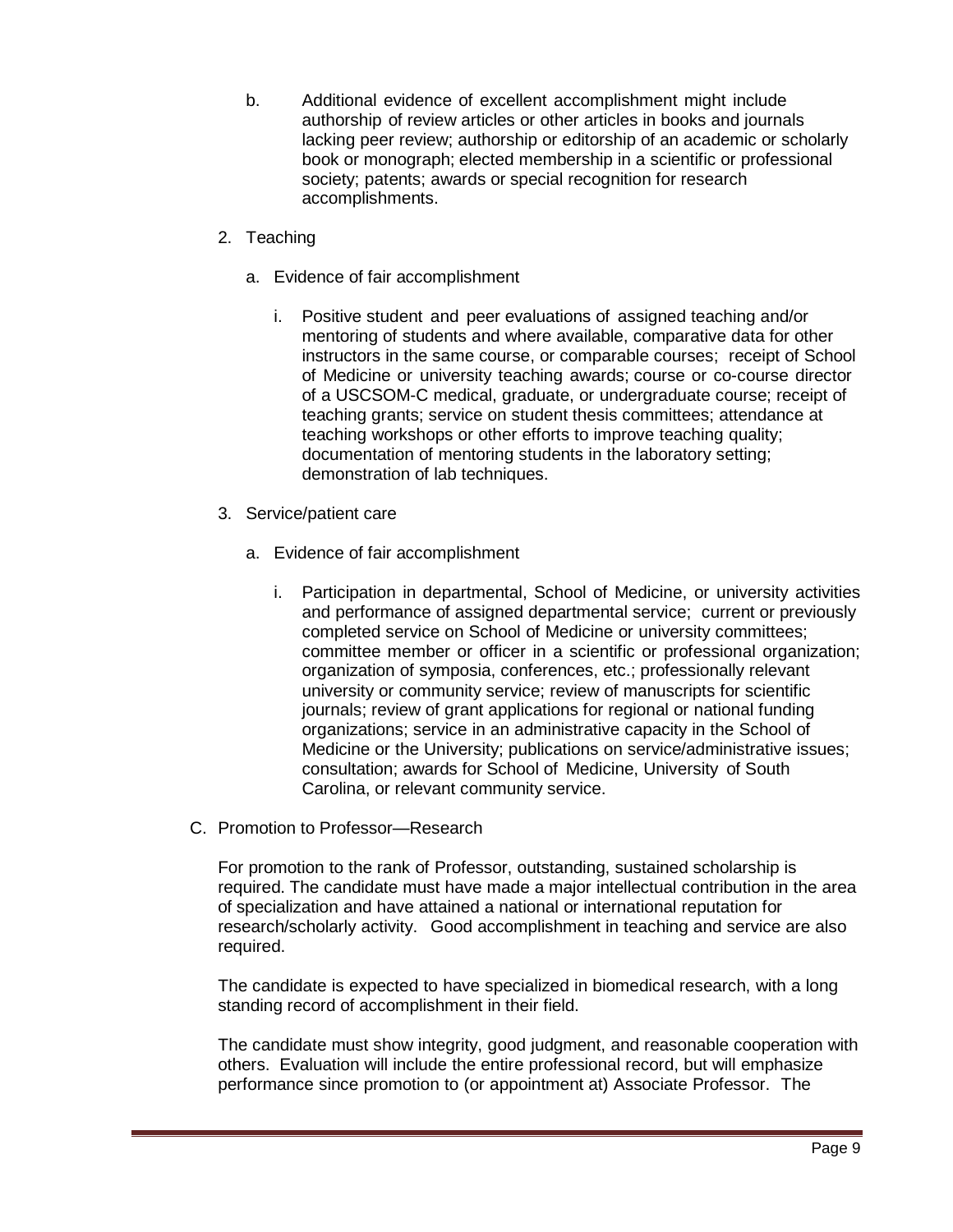faculty member is required to hold an earned doctoral degree and to have at least nine years of substantial accomplishment in research.

- 1. Research/Scholarly activity
	- a. Required as evidence of outstanding, sustained scholarship
		- i. A sustained record of original scholarship in recognized, peer-reviewed publications having a national or international scope. Publications should be judged by quality as well as by quantity. Cumulative work may be considered, but articles reflecting work accomplished primarily at the University of South Carolina will be given priority in assessment of promotion files. The candidate should indicate his/her role in each published report. Articles in which the candidate has made a substantial contribution will be given more consideration than articles in which the candidate played a minor role. Copies of the articles should be included in the secondary file.
		- ii. Demonstration of the ability to sustain a high quality program of research or other scholarly activity. Sustained and substantial funding, awarded to the candidate as Principal Investigator or co-Principal Investigator, from federal granting agencies or generation of funding through other external grants or other sources such as contracts or fees from license of intellectual property, sufficient to accomplish the research/scholarly objectives, is expected.
		- iii. Consistent presentation of results at scientific conferences (voluntary posters or oral presentations), invited presentations at regional or national symposia or invited seminars at institutions other than USC.
		- iv. Positive evaluations by the external referees. Letters should indicate outstanding accomplishment in scholarly activity by the candidate with attainment of a national or international reputation.
	- b. Additional evidence of outstanding, sustained scholarship might include authorship of review articles; authorship/editorship of an academic or scholarly book or monograph; awards or special recognition for research/scholarly accomplishments; patents; receipt of career development awards, senior faculty fellowships or grants; mentorship in research.
- 2. Teaching
	- a. Required as evidence of good accomplishment
		- i. Positive evaluations of assigned teaching documented with student and peer evaluations. Student evaluations should be provided for each of the preceding three years. When available, comparative data for other instructors in the same course, or comparable courses in the School of Medicine, should be provided. At least one peer evaluation, performed within the preceding three years, should also be provided.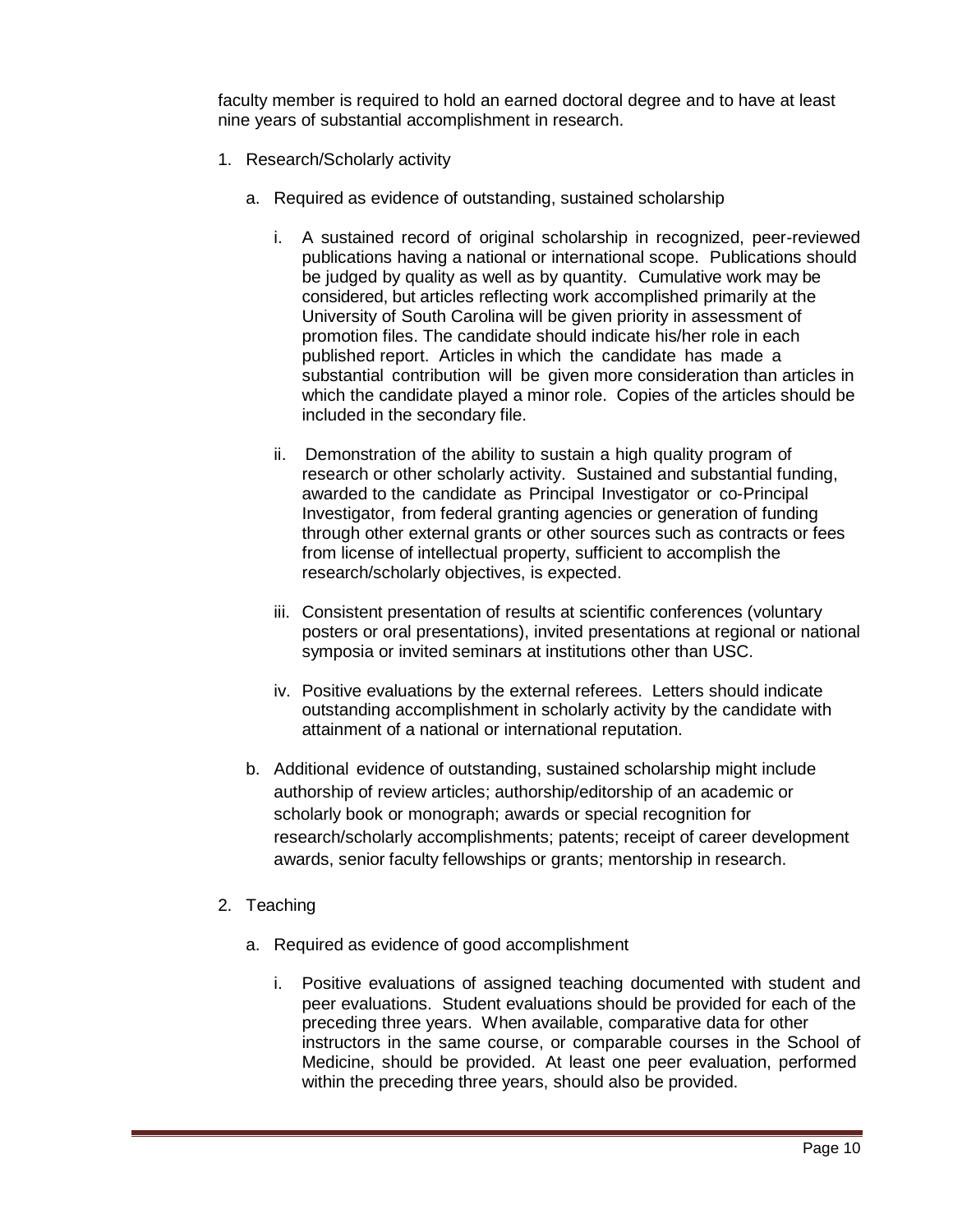- ii. At least one of the following indicators:
	- (a) Consistent record of directing student dissertation or thesis research.
	- (b) Consistent record of directing research projects involving undergraduate, graduate, or postdoctoral students.
	- (c) Direction of a major, multi-instructor course for medical or graduate students. Results of course evaluations in comparison with other courses taught at the School of Medicine should be included in the file.
	- (d) Development and teaching of undergraduate, graduate, professional, or postgraduate courses in addition to assigned teaching.
- b. Additional evidence of good accomplishment might include receipt of School of Medicine or university teaching awards; course or co-course director of a USCSOM-C medical, graduate, or undergraduate course; receipt of teaching grants; service on student thesis committees; attendance at teaching workshops or other efforts to improve teaching quality.
- 3. Service/patient care
	- a. Required as evidence of good accomplishment
		- i. Active (present or past) participation in at least three School of Medicine or university committees. At least one of these must be a major committee (e.g., Non-tenure-track Basic Sciences Promotions Committee, Bio-safety, Graduate Committee, Institutional Review Board, Institutional Animal Care and Use Committee).
		- ii. Professional service of one or more of the following types: leadership in scientific or professional organizations, organization of symposia or conferences, service on national grant review panels or editorial boards, or consultation with government or industry.
	- b. Additional evidence of good accomplishment might include service as a student advisor; service in an administrative capacity in the School of Medicine or the University; peer-reviewed publications on service/administrative issues; professionally relevant community service; awards for School of Medicine, University of South Carolina, or professionally relevant community service; documentation of patient care related activities.
- D. Promotion from Instructor to Assistant Professor—Clinical Track

Promotion from Clinical Instructor to Clinical Assistant Professor is at the discretion of the chair, but the candidate must meet the criteria for appointment to the Clinical Assistant Professor level as indicated under item III above.

E. Promotion to Associate Professor—Clinical Track

For promotion to Associate Professor in this track, the candidate must demonstrate excellence in either teaching (USCSOM-C medical courses, see section III) or patient care/service. A fair record of accomplishment in the other activity, as well as in research/scholarly activity is expected.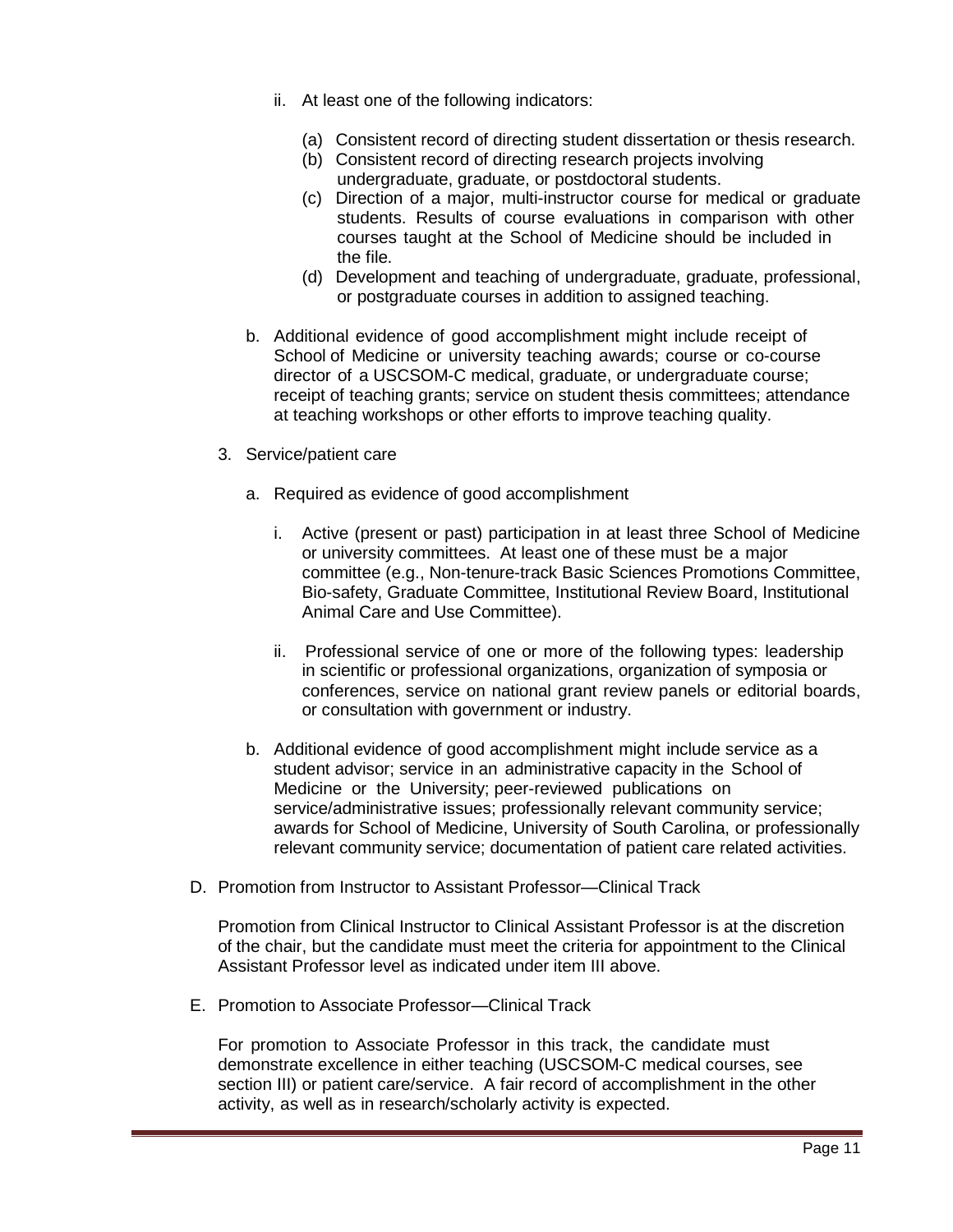The candidate must show integrity, good judgment, and reasonable cooperation with others. The faculty member is required to hold a doctorate or terminal degree, as defined by the accreditation body in their respective field, in their discipline and to have at least five years of experience at the assistant professor level before he/she can be considered for promotion to associate professor.

- 1. Teaching
	- a. Required as evidence of excellent accomplishment
		- i. Strong contributions to USCSOM-C medical courses, as determined by the quantity and essential nature of the material taught in the courses, are expected. Documentation of positive student and peer evaluations of assigned teaching in USCSOM-C medical courses must be provided. Student evaluations must be provided for each year of teaching since appointment to the track. Where available, comparative data for other instructors in the same course or comparable courses in the School of Medicine, should be provided. A mean (all years combined) overall student evaluation rating of at least 3.5 (scale of 1-5) for overall effectiveness from at least one USCSOM-C medical course is expected. A minimum overall evaluation of 3.5 from at least three peer evaluators is expected. Where applicable and available, documentation of clinical instruction of students in their respective program should be provided, and the student evaluation rating indicated above applies.
	- b. Additional evidence of excellent accomplishment in education might include receipt of School of Medicine or university teaching awards; serving as a course or co-course director; service on student thesis committees; participation in national/international medical teaching symposia; attendance at teaching workshops or other efforts to improve teaching quality; documented quality teaching in other graduate courses at USCSOM-C; documented quality teaching to undergraduate students.
	- c. Evidence of fair accomplishment
		- i. Positive student and peer evaluations of assigned teaching and/or clinical instruction of students and where available, comparative data for other instructors in the same course, or comparable courses; receipt of School of Medicine or university teaching awards; course or co-course director of a USCSOM-C medical, graduate, or undergraduate course; receipt of teaching grants; service on student thesis committees; attendance at teaching workshops or other efforts to improve teaching.
- 2. Service/Patient Care
	- a. Required as evidence of excellent accomplishment
		- i. Documented participation in assigned patient care activities. This would include, but is not limited to, that the candidate is known within the School of Medicine for expertise and innovation in the diagnosis and/or treatment of a particular disease, a particular group of patients, or a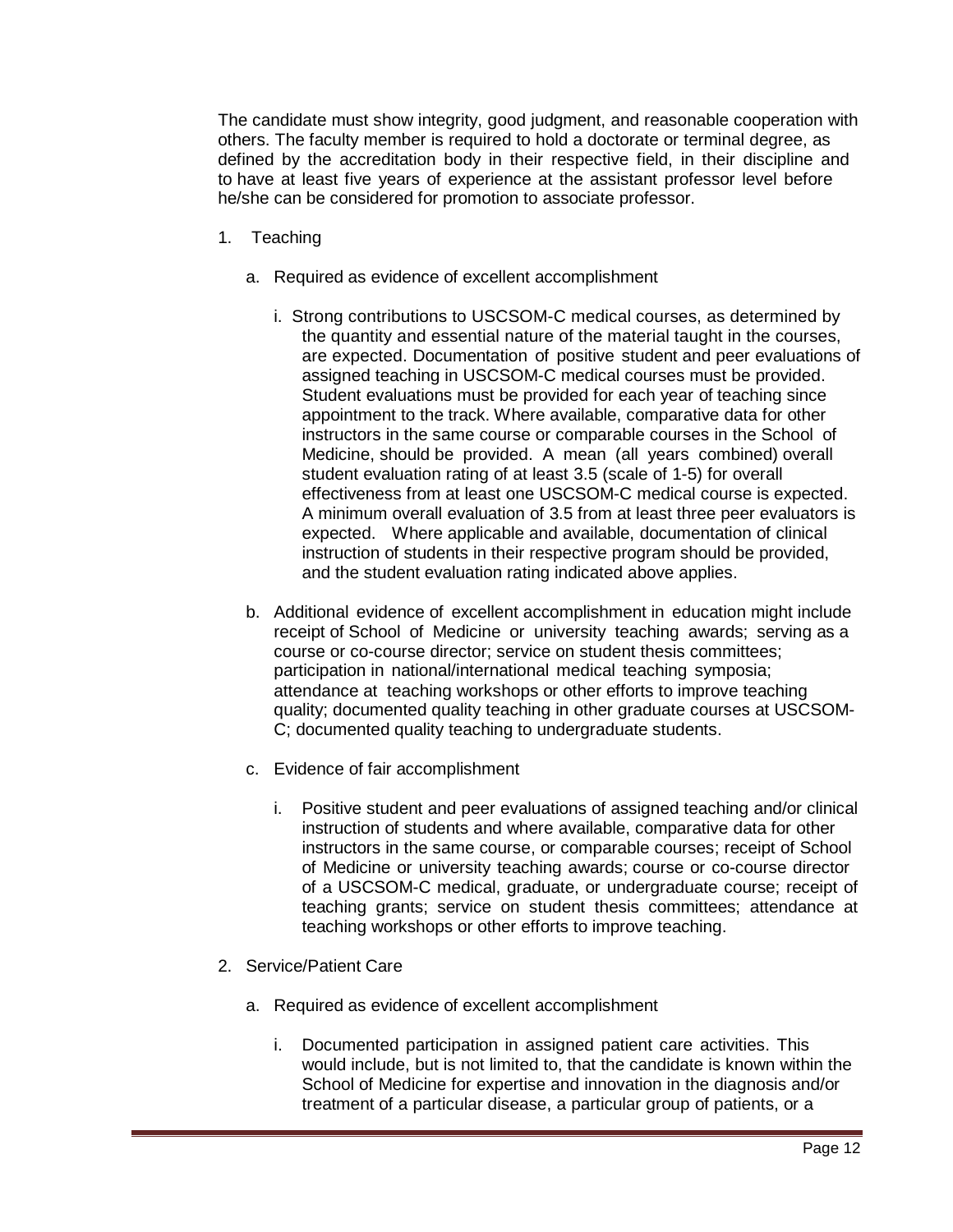specific procedure. Alternatively, the candidate may have developed an excellent reputation as a clinician treating a broad range of patients.

- ii. Recognition as effective in carrying out assigned roles within programs, committee assignments, and/or counterpart activities in the community (e.g., participation in local, state, or national professional organizations). Where applicable, documentation will include a favorable letter from the principal clinical program supervisor and the individual(s) to whom the candidate is accountable for committee work and public service assignments. An excellent service record also requires that the candidate will have served effectively on at least two hospital, School of Medicine, or university committees. Documentation of an excellent service record will include a favorable letter from the principal clinical or academic supervisor and committee chairs, as appropriate.
- b. Additional evidence of excellent accomplishment might include service in an administrative capacity in the School of Medicine or the University; publications on service/administrative issues; consultation; awards for School of Medicine, University of South Carolina, or relevant community service; refereed publications on administrative or patient care issues; appointment to a regional, state, or national task force or committee addressing administrative, organizational, service delivery, or patient care issues; serving as a principal investigator for a training, clinical program, or public service grant awarded to the department; departmental receipt of a national recognition award for excellence of a clinical program in which the candidate has devoted significant effort.
- c. Evidence of fair accomplishment
	- i. Participation in departmental, School of Medicine, or university activities and performance of assigned departmental service; current or previously completed service on School of Medicine or university committees; committee member or officer in a scientific or professional organization; organization of symposia, conferences, etc.; professionally relevant university or community service; review of manuscripts for scientific journals; review of grant applications for regional or national funding organizations; service in an administrative capacity in the School of Medicine or the University; publications on service/administrative issues; consultation; awards for School of Medicine, University of South Carolina, or relevant community service; documentation of patient care related activities.
- 3. Research/Scholarly activity
	- a. Required as evidence of fair accomplishment
		- i. A record of original research, case studies, clinical procedures and/or treatments, clinical trials, and/or education-based research in recognized, peer-reviewed publications having a local, national, or international scope. Publications should be judged by quality as well as by quantity.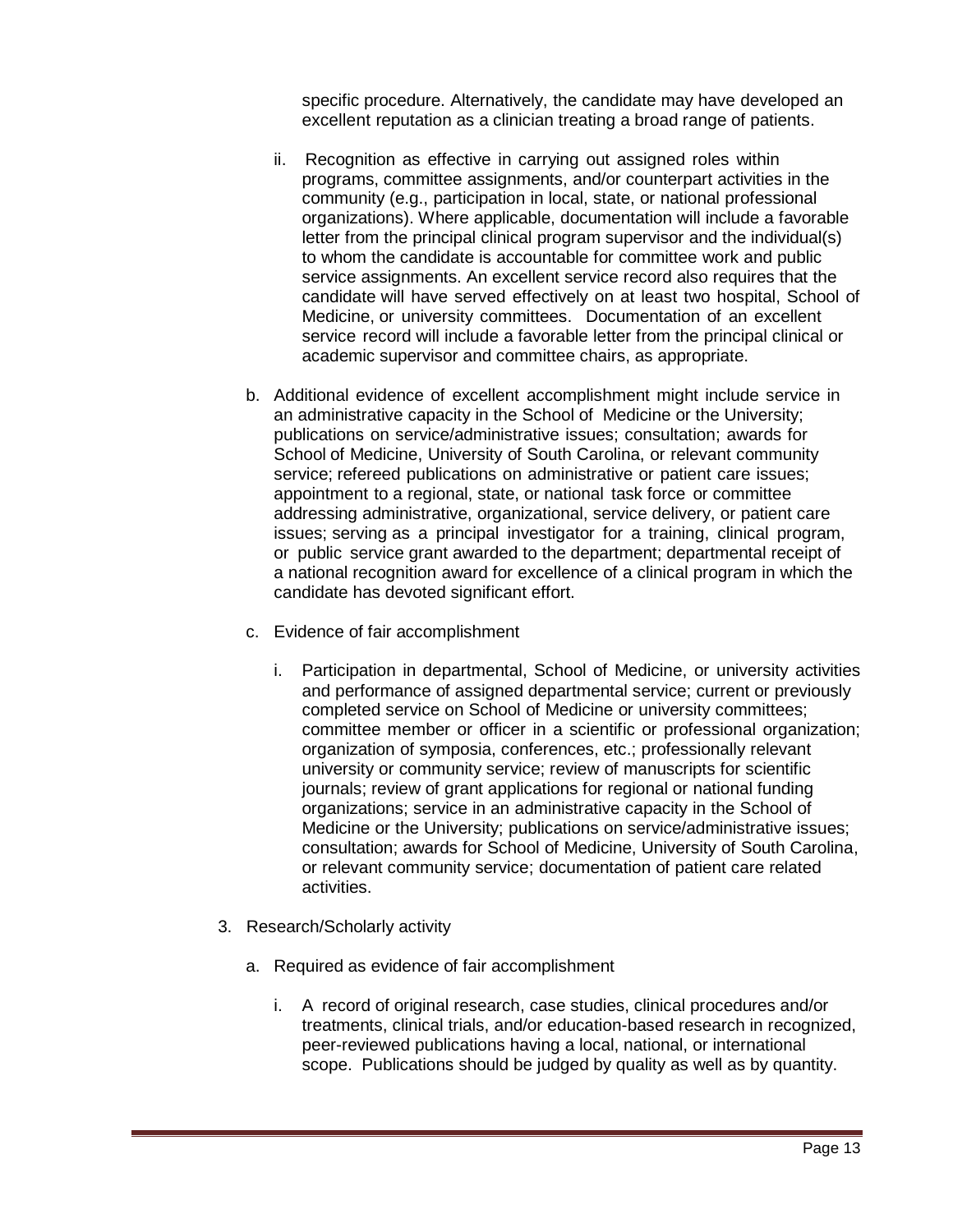- b. Additional evidence of fair accomplishment might include current and/or past funding awarded to the candidate as Principal Investigator, co-Principal Investigator, and/or co-Investigator from local or federal granting agencies or national funding organizations or comparable funding from contracts; Presentations at scientific and/or educational conferences; invited presentations at regional or national symposia or invited seminars at institutions other than USC; authorship of textbooks, laboratory manuals, web sites, or other teaching aids; acting as a principal investigator for a training grant awarded to the department or graduate program; receipt of teaching grants; presenting workshops or demonstrations on diagnosis, treatment, or procedures at a regional, state, or national meeting; organizing and/or participating in workshops promoting improvement of teaching related skills: authorship of review articles or other articles in books and journals lacking peer review; authorship or editorship of an academic or scholarly book or monograph; elected membership in a scientific or professional society; patents; awards or special recognition for research accomplishments.
- F. Promotion to Professor—Clinical Track

For promotion to the rank of Professor in this track, the candidate must demonstrate outstanding accomplishment in either teaching (USCSOM-C medical courses, see section III) or patient care/service. The candidate is expected to have developed or is developing a national reputation in either teaching or patient care/service. A good record of accomplishment in the other activity, as well as in research/scholarly activity is expected.

The candidate must show integrity, good judgment, and reasonable cooperation with others. Evaluation will include the entire professional record, but will emphasize performance since promotion to (or appointment at) Associate Professor. The faculty member is required to hold a doctoral degree in their discipline, or terminal degree, as defined by the accreditation body in their respective field, and to have at least nine years of outstanding accomplishment.

- 1. Teaching
	- a. Required as evidence of outstanding accomplishment
		- i. Didactic (classroom) instruction: Documentation of a outstanding contribution to didactic (classroom) instruction of students in USCSOM-C medical courses as determined by the quantity and essential nature of the material taught. Where available, student evaluations must be provided for each year of teaching since appointment to the track and comparative data for other instructors in the same course, or comparable courses in the School of Medicine, should be provided. A mean overall student evaluation rating of at least 4.0, the combination of all applicable courses (scale of 1-5), is expected. At least three peer evaluations of at least 4.0 are expected.
		- ii. Clinical instruction (where applicable): Documentation of a substantial contribution in clinical instruction of students in their respective program as judged by the essential nature of the material in the program. Where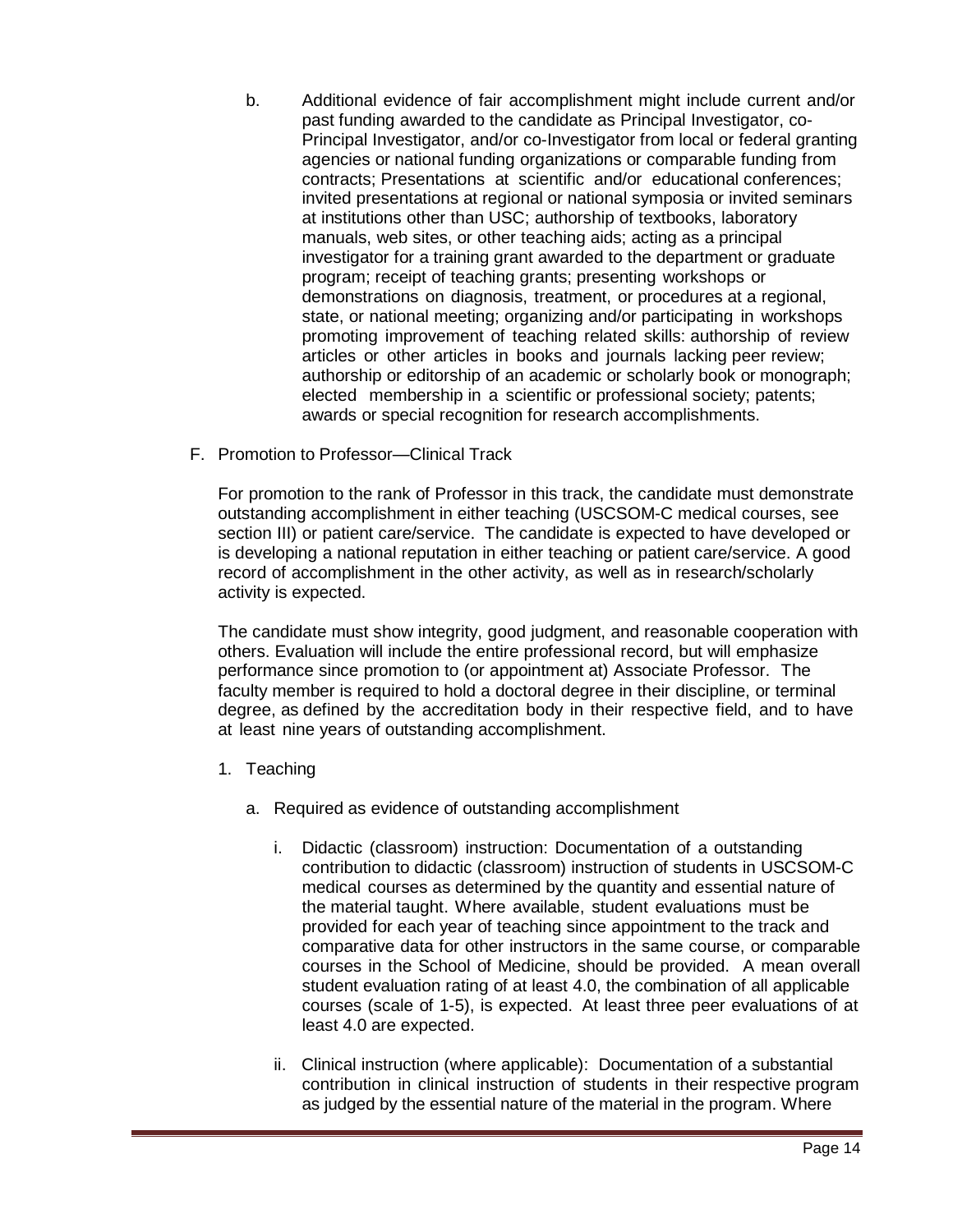available, student evaluations must be provided for each teaching year since appointment to the track and comparative data for other instructors in the same course, or comparable courses/rotations in the School of Medicine, should be provided. A mean overall student evaluation rating of at least 4.0, the combination of all applicable courses (scale of 1-5), is expected.

- iii. Course direction: The candidate must have at least 3 years of experience as course director of at least one USCSOM-C medical course that received a mean overall course rating of at least 4.0 (scale of 1-5) for the years in which they served as course director.
- iv. External assessments of teaching record: Positive evaluations by the external referees. Letters should indicate outstanding accomplishment by the candidate in educating students in their profession.
- b. Additional evidence of outstanding accomplishment might include receipt of School of Medicine or university teaching awards; development and implementation of new courses; documentation of effective and innovative changes in the classroom and/or a course; attendance at teaching workshops or other efforts to improve teaching quality; mentorship in education; documented quality teaching in other graduate courses at USCSOM-C; documented quality teaching to undergraduate students.
- c. Required as evidence of good accomplishment
	- i. Positive evaluations of assigned didactic (classroom) teaching documented with student and peer evaluations. Student evaluations should be provided for each of the preceding three years. When available, comparative data for other instructors in the same course, or comparable courses in the School of Medicine, should be provided. At least one peer evaluation, performed within the preceding three years, for each major course taught should also be provided.
	- ii. Outstanding record of quality clinical instruction of students as determined by student and peer evaluations.
- d. Additional evidence of good accomplishment might include receipt of School of Medicine or university teaching awards; course or co-course director of a USCSOM-C medical course; receipt of teaching grants; service on student thesis committees; attendance at teaching workshops or other efforts to improve teaching quality.
- 2. Service/Patient Care
	- a. Required as evidence of outstanding accomplishment.
		- i. Documented outstanding participation in assigned patient care activities. This would include, but is not limited to, that the candidate has developed a national reputation for expertise and innovation in the diagnosis and/or treatment of a particular disease, a particular group of patients, or a specific procedure. Alternatively, the candidate may have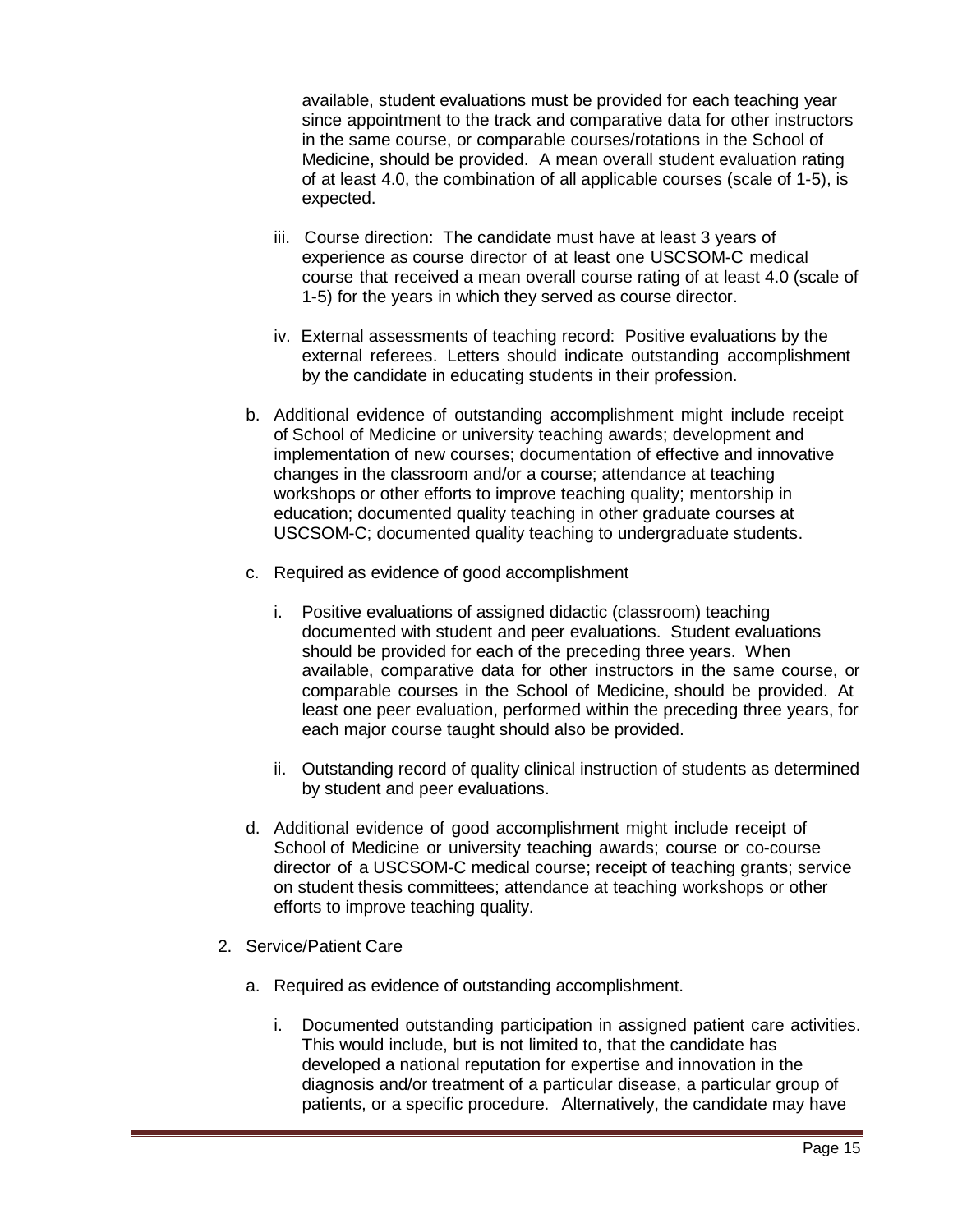developed a national reputation as a clinician treating a broad range of patients.

- ii. Recognition as effective in carrying out assigned roles as a leader or coordinator of programs, committee assignments, and/or counterpart activities in the community (e.g., participation in local, state, or national professional organizations). Where applicable, documentation will include a favorable letter from the principal clinical program supervisor and the individual(s) to whom the candidate is accountable for committee work and public service assignments. An outstanding service record also requires that the candidate will have served effectively on at least three hospital, School of Medicine, or university committees. Documentation of an outstanding service record will include a favorable letter from the principal clinical or academic supervisor and committee chairs, as appropriate.
- iii. Professional service in their field of one or more of the following types: leadership in scientific or professional organizations; organization of symposia or conferences; service on national grant review panels, editorial boards, or consultation with government or industry; appointment to a regional, state, or national task force or committee addressing administrative, organizational, service delivery, and/or patient care issues.
- b. Additional evidence of outstanding accomplishment might include service as a student advisor; service in an administrative capacity in the School of Medicine or the University; peer-reviewed publications on service/ administrative issues; professionally relevant community service; awards from School of Medicine, University of South Carolina, or professionally relevant community service; clinical mentorship; documented quality teaching in other graduate courses at USCSOM-C; documented quality teaching to undergraduate students.
- c. Required as evidence of good accomplishment
	- i. Active (present or past) participation in at least three School of Medicine or university committees. At least one of these must be a major committee (e.g., Curriculum Committee, Admissions Committee, Graduate Committee, Institutional Review Board, Institutional Animal Care and Use Committee).
	- ii. Professional service of one or more of the following types: leadership in scientific or professional organizations, organization of symposia or conferences, service on national grant review panels or editorial boards, or consultation with government or industry.
- d. Additional evidence of good accomplishment might include service as a student advisor; service in an administrative capacity in the School of Medicine or the University; peer-reviewed publications on service/ administrative issues; professionally relevant community service; awards for School of Medicine, University of South Carolina, or professionally relevant community service; documentation of patient care related activities.